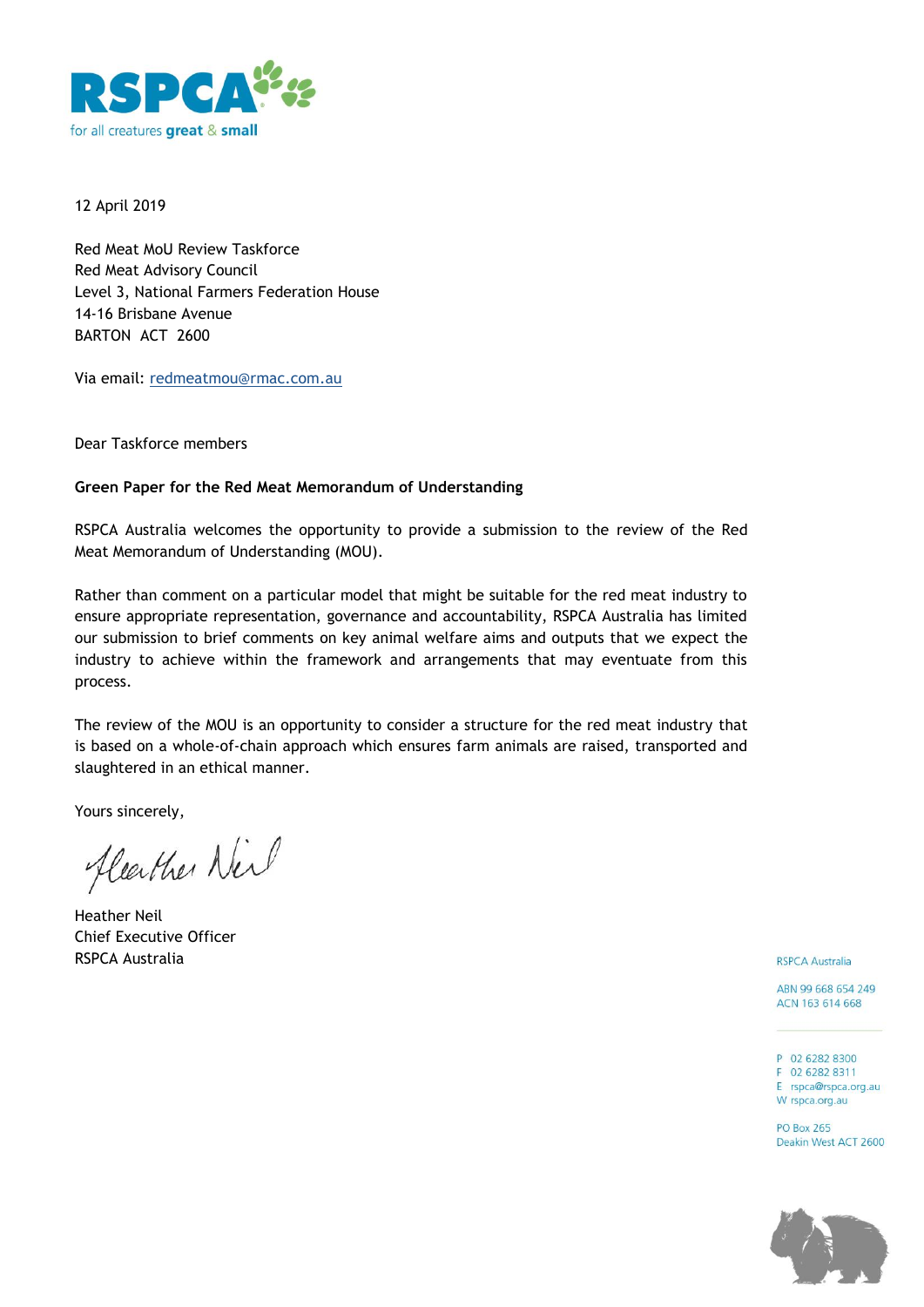

# **RSPCA Australia submission Red Meat MoU Review**

Rather than comment on a particular model that might be suitable for the red meat industry to ensure appropriate representation, governance and accountability, RSPCA Australia has limited our submission to brief comments on key animal welfare aims and outputs that we expect the industry to achieve within the framework and arrangements that may eventuate from this process. In no particular order:

## **A focus on animal welfare research, development, extension and adoption**

It is widely acknowledged that livestock industry research, development and extension is important to the long-term viability of the sector. Improving animal welfare must be a priority in industry research programs. An essential aspect of industry and government-funded research is peer-review and publication of research results. This will ensure transparency and accountability, particularly where the research has involved expenditure of public money. We would also recommend that rural R&D corporations consider the introduction of external community and animal welfare representatives to advisory committees involved in overseeing the expenditure of public money on public good research projects including those involving animal welfare. Of particular importance, is the need to address barriers to adoption of new technologies or improved practices coming from this research. Assuming that research results are readily adopted, ongoing investment in research will ensure that livestock producers have access to best practice technologies that will improve productivity, their long-term viability and, importantly, animal welfare. In that context, the livestock sectors need to ensure their R&D programs reflect an awareness of emerging issues and a responsiveness to growing consumer expectations that may impact their industry.

## **Collection of data to demonstrate continuous improvement**

There is an urgent need to provide accurate information regarding the type of husbandry practices carried out across industry and the class and number of animals affected. This information should be made publicly available and be kept up-to-date through regular and on-going surveys carried out on a representative sample of producers every few years. This lack of information is particularly evident when Model Codes of Practice for the Welfare of Animals are reviewed and converted into Standards and the impact of proposed changes to existing practice is difficult to quantify due simply to a lack of data. An example of how surveys could be conducted and presented is the MLA producer [surveys](https://www.mla.com.au/research-and-development/search-rd-reports/final-report-details/A-national-producer-survey-of-sheep-and-cattle-husbandry-practices/3709) of sheep and cattle husbandry practices which, although it took a long time to finally be published, present a picture of current practice. Without data, industry is unable to demonstrate its commitment to improving practice and is unable to gain or retain the trust of consumers and the general public who are concerned about animal welfare across the supply chain.

## **Consumer confidence and public trust**

Recent research commissioned by the Department of Agriculture and Water Resources (Futureye 2018 'Australia's shifting mindset on farm animal welfare'), looked at the public's expectations of farm animal welfare and found that 95% of the public, whether from the city, a regional town, or rural area, is concerned about the treatment of farm animals. 29% of people did not trust the information available to them on animal welfare, while 31% felt that the agricultural industry is not transparent about its practices. 65% of respondents were willing to pay more to ensure better conditions and welfare for farmed animals. With regard to particular practices relevant to the red meat industry, the public were moderately to extremely concerned in relation to:

- Withholding food and water from animals for long periods during transportation 89%
- Performing painful procedures on animals without pain relief 88%
- The use of hormones for growth promotion 86%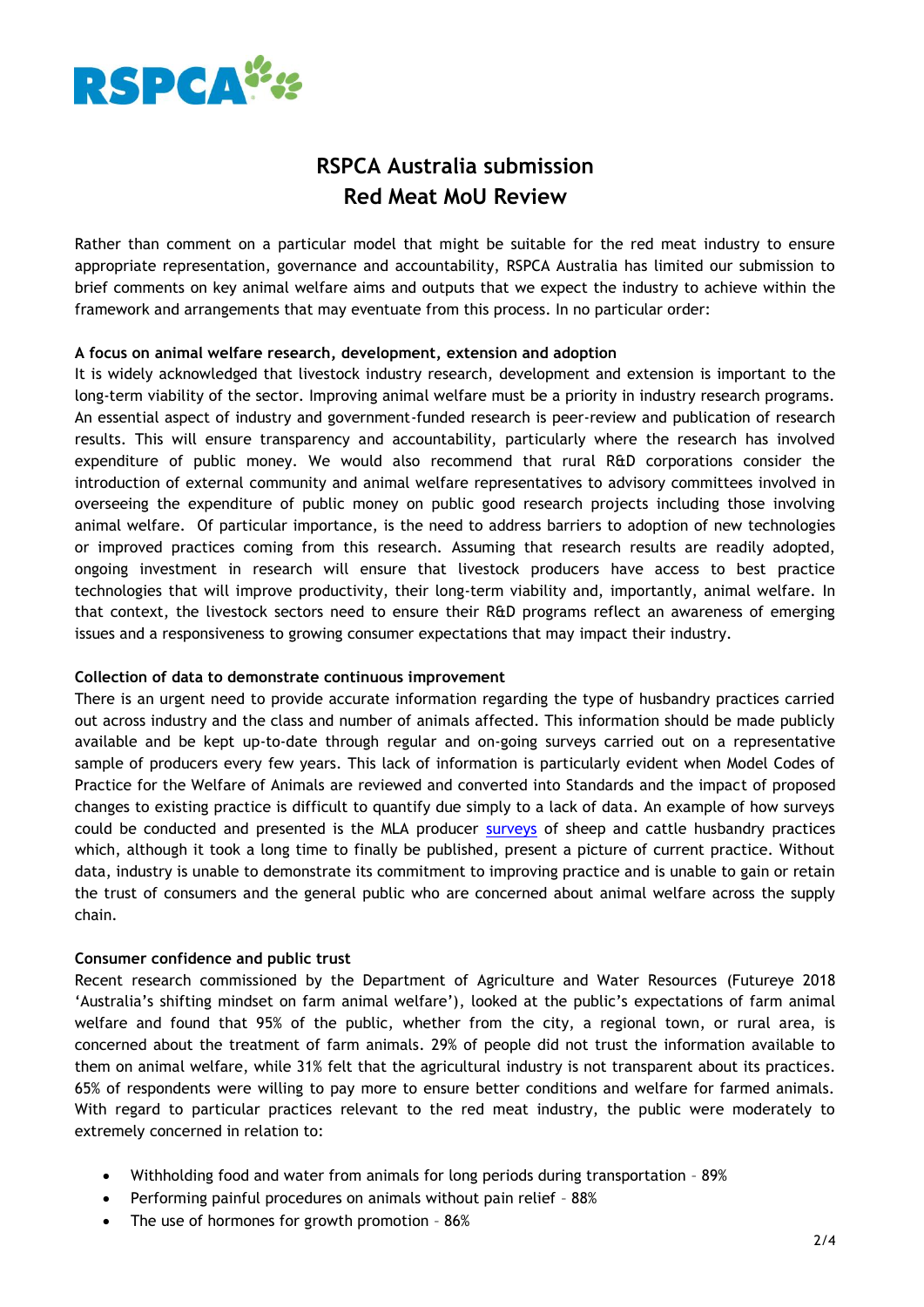

- The use of antibiotics for growth promotion 86%
- Live export of farm animals 84%
- Mulesing 82%
- Feedlot conditions 74%
- Dehorning 71%
- Land transportation of animals 70%
- Use of bolt guns to make animals unconscious before slaughter 68%
- $\bullet$  Branding 62%

For livestock production to be sustainable in the long term, consideration needs to be given to these societal concerns about animal welfare. To achieve this, what is needed is a supply chain that believes good animal welfare is an inherent part of livestock production and provides animals with a life worth living: a life that encompasses good nutrition, a suitable living environment, good health, the ability to express innate behaviours, and the opportunity to experience positive affective states.

## **Defending the indefensible**

The Green Paper mentions the need for industry to have a unified response to issues. RSPCA Australia is of the view that a unified response is helpful where there is honest acknowledgement of the various (animal welfare) issues that industry needs to address, that industry is intent on addressing those issues and that the public is kept informed about progress towards achieving these goals. A unified response is not helpful where practices that are clearly unacceptable from an animal welfare perspective continue to be defended. Key examples include the live export of farm animals, the use of battery cages for egg-laying hens, mulesing and other painful procedures, and unstunned slaughter. Industry should accept that maintaining the status quo is not an option when animal welfare is compromised.

## **Supply chain – monitoring and feedback loop**

Prompt feedback from the processor back to the producer is one way in which animal welfare (and health) can be monitored and improved on farm and throughout the supply chain. Whether issues are identified that relate to animal handling or management at the abattoir, at a saleyard, during transport, or on farm, mechanisms to identify issues and enable them to be addressed by the responsible party not only affect product quality but provide a means of demonstrating to the public that, across the supply chain, animal welfare matters. In the interest of transparency, public reporting of the outcomes of this feedback loop should be considered with the aim of communicating improvement over time.

#### **Supply chain – stakeholder engagement**

As demonstrated through the Futureye research mentioned earlier, the general public care about the welfare of farm animals. Concern about farm animals increases as the public's knowledge about specific issues increases. The RSPCA is a key source of information for members of the public wanting to know more about farm animal welfare. If the red meat industry is to gain or maintain public confidence, it will, in addition to public attitudes research, need to facilitate ongoing engagement with a range of stakeholders representing various interests, e.g. as has been done for the Beef Sustainability Framework. This engagement needs to be meaningful and industry action should demonstrate that stakeholder views have been heard.

#### **Drought, flood, fire preparedness**

The frequency of drought, flood and fire events has been increasing in recent decades and this trend is expected to continue across Australia in the years to come. These are are not isolated events; they occur over vast areas across the country and have significant and lasting effects on the land, the people whose livelihoods depend on the land and the farm animals in their care. The red meat industry should continue to